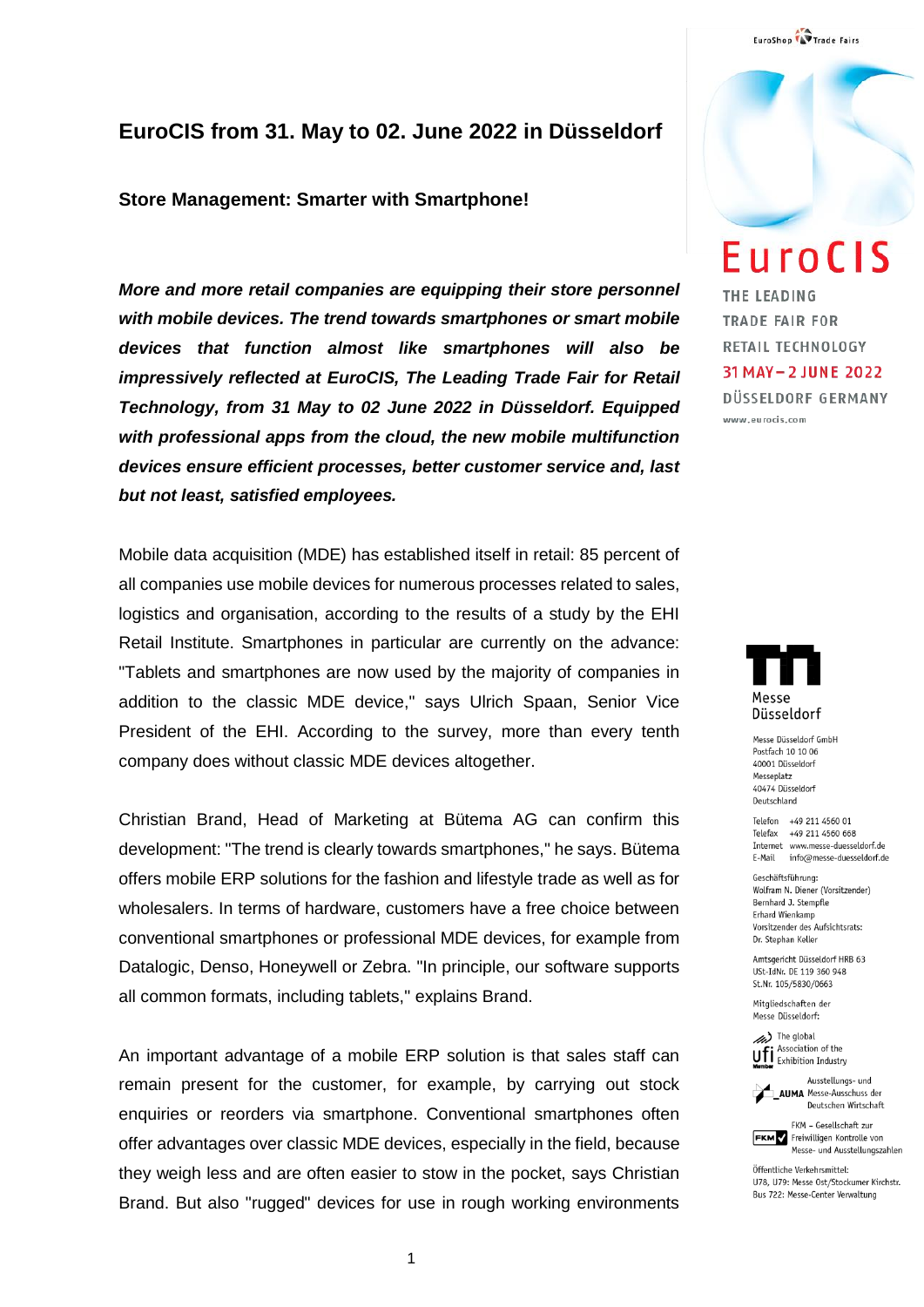such as warehouses or logistics are today often equipped with current mobile operating systems and can be used almost like smartphones.

Equipped with a mobile operating system, large colour displays, data connections and a camera, the new smart generation of mobile devices can be used in a wider range of applications. Bütema, for example, recently expanded its mobile ERP solution "Instore Assistant" to include a telephone, chat and video function, similar to what employees are used to from private messenger apps on their smartphones. Pending work orders, such as relocating items, preparing click & reserve orders or clearing away cancelled items, no longer have to be called up in the task overview. Instead, employees can now optionally coordinate open and completed tasks even faster and more conveniently via Messenger.

"We see a clear trend towards networked employees," confirms Christoph Saalmann from the software manufacturer Reflexis. The provider of realtime solutions for operations and personnel management has been part of Zebra Technologies, one of the leading manufacturers of MDE hardware, since 2020. In contrast to emails or intranets, mobile apps enable efficient, transparent two-way communication. Employees can quickly and specifically inform themselves about upcoming tasks, managers can immediately see who has already done what and can learn from this and readjust: "The potential for improvement becomes immediately visible at all levels," says Saalmann.

The exchange via smartphone also meets the needs of the young, digitalsavvy generation, says Saalmann. With mobile apps that make everyday work easier, employers can score points with younger employees in particular. Apps for staff scheduling, for example, allow branch staff to take over or fill shifts independently, view duty rosters and time accounts in real time or submit holiday applications digitally. Many employees find the quick overview of duty times and important changes via push notifications to be an added value. Training can also be provided quickly and in line with requirements via the workforce app. Store or branch managers also save valuable planning time.

Last but not least, mobile apps offer the opportunity to integrate digital technologies such as machine learning, AI, voice control or augmented EuroCIS THE LEADING TRADE FAIR FOR RETAIL TECHNOLOGY 31 MAY - 2 JUNE 2022 DÜSSELDORF GERMANY www.eurocis.com